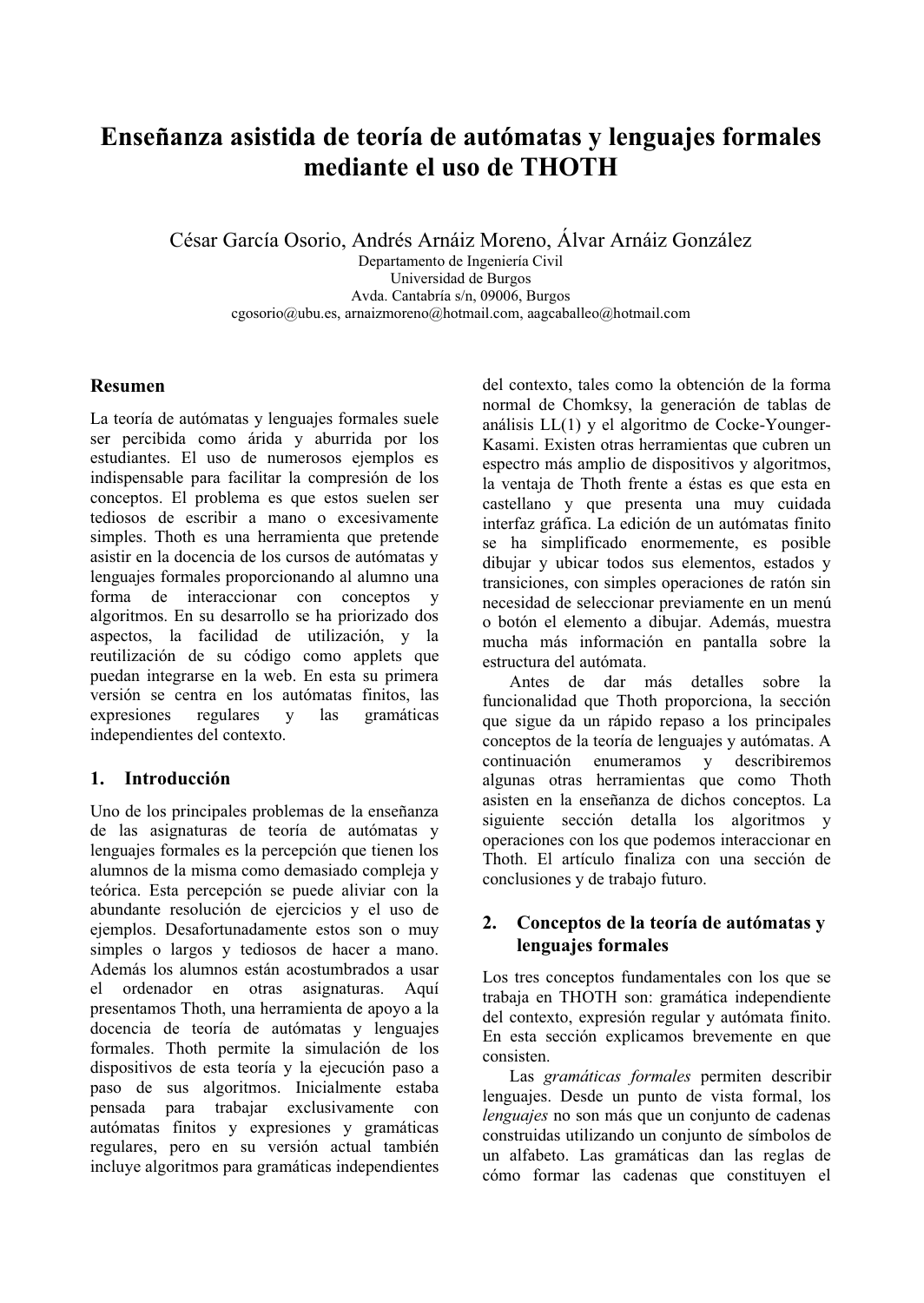lenguaje. Formalmente una gramática esta constituida por los siguientes elementos, el alfabeto sobre el que construye las cadenas, un conjunto de símbolos auxiliares denominados simbolos no terminales (en contraste los elementos del alfabeto se llaman símbolos terminales), un conjunto de reglas de reescritura, llamadas producciones (indican como transformar unas cadenas en otras) y un símbolo especial dentro del conjunto de símbolos no terminales denominado *axioma* de la gramática, que inicia el proceso generativo. Así el lenguaje que genera una gramática esta constituido por las cadenas de símbolos del alfabeto que podemos derivar a partir del axioma aplicando las transformaciones definidas en las reglas o producciones. Cualquier subcadena que aparezca en la parte izquierda de una regla se puede sustituir por su parte derecha. Una gramática con las siguientes reglas { $S \rightarrow aSB$ (1),  $S\rightarrow a$  (2),  $aB\rightarrow a$  (3),  $aB\rightarrow Ba$  (4),  $B\rightarrow b$  (5)}  $(S \text{ es } el \text{ axioma})$  permite generar todas las cadenas de aes y bes con un número de aes mayor que número de bes. Por ejemplo, la cadena baaa, se podría derivar del axioma con la secuencia  $S \Rightarrow$ <sup>1</sup>  $aSB \Rightarrow a\&BB \Rightarrow aaaBB \Rightarrow a\&BB \Rightarrow a\&BB \Rightarrow a\&BB$  $\Rightarrow^4$  BaaaB  $\Rightarrow^3$  baaaB  $\Rightarrow^5$  baaa (en cada paso se muestra subravada la subcadena substituida, en regular la nueva cadena y el superíndice índica la regla aplicada). La anterior secuencia de cadenas se denomina *derivación*, cada una de las cadenas obtenidas forma sentencial, y la cadena finalmente obtenida, formada exclusivamente por símbolos terminales, palabra o sentencia.

Dependiendo de la estructura de las producciones se establece una jerarquía de gramáticas y lenguajes. En THOTH sólo se utilizan las gramáticas independientes del *contexto*, los lenguajes que generan (o describen) estas gramáticas se denominan lenguaies independientes del contexto. En las gramáticas, independientes del contexto, las partes izquierdas de las reglas sólo pueden tener un símbolo no terminal. Un caso especial de gramáticas independientes del contexto son las gramáticas regulares. En estas gramáticas además se restringe a que en la parte izquierda sólo pueda aparecer un símbolo terminal, o dos símbolos el primero de ellos terminal y el segundo no terminal. Las gramáticas regulares permiten generar los llamados lenguajes regulares.

Una forma alternativa de describir los lenguajes regulares son las *expresiones regulares*. Los lenguajes regulares se caracterizan porque se pueden definir aplicando las operaciones de unión. concatenación y cierre a lenguajes que sean regulares. Las operaciones de unión  $\mathbf{v}$ concatenación no son más que la unión y producto cartesiano de conjuntos. El cierre no es más que una concatenación repetida. Las expresiones regulares definen una sintaxis para describir estas operaciones. La unión se representa con el operador '|' (algunos autores usan el carácter '+' para representar este operador), la concatenación no tiene un operados explícito (algunos autores utilizan el carácter "," ), y el cierre con un operador sufijo "\*". De este modo la expresión regular  $(b|c)(aa)^*a$  representa el lenguaje de las cadenas que comienzan por  $b$  o  $c$  y van seguidas

En teoría de lenguajes formales se suele hacer una división entre dispositivos reconocedores de lenguaies  $\mathbf{y}$ dispositivos descriptores generadores. Las gramáticas y expresiones regulares pertenecen a esta segunda categoría. En la primera tenemos las máquinas de Turing, los autómatas de pila y los autómatas finitos. Mientras que las máquinas de Turing pueden reconocer cualquier lenguaje que pueda ser descrito por una gramática, los autómatas de pila pueden reconocer  $\log$ lenguaies sólo independientes del contexto, y los autómatas finitos sólo los lenguajes regulares. En la versión actual de THOTH no se implementan ni las máquinas de Turing ni los autómatas de pila.

de un número impar de aes.

Los *autómatas finitos* constan de un conjunto de estados, en cada momento, sólo uno de ellos puede ser el estado actual, y de unas transiciones etiquetadas que nos indican como cambiar el estado actual dependiendo de cual sea el símbolo en curso. El autómata se puede representar como un grafo, cuyos nodos representan estados y cuyos arcos representan transiciones. Si partiendo del estado inicial, y siguiendo los arcos etiquetados con los símbolos que constituyen una cadena, logramos llegar a un estado etiquetado como final, la cadena se considera reconocida por el autómata. El conjunto de todas las cadenas que el autómata reconoce constituye el lenguaje reconocido por el autómata.

Esta sección ha dado una descripción necesariamente somera de conceptos, los libros de

### **Recursos docentes**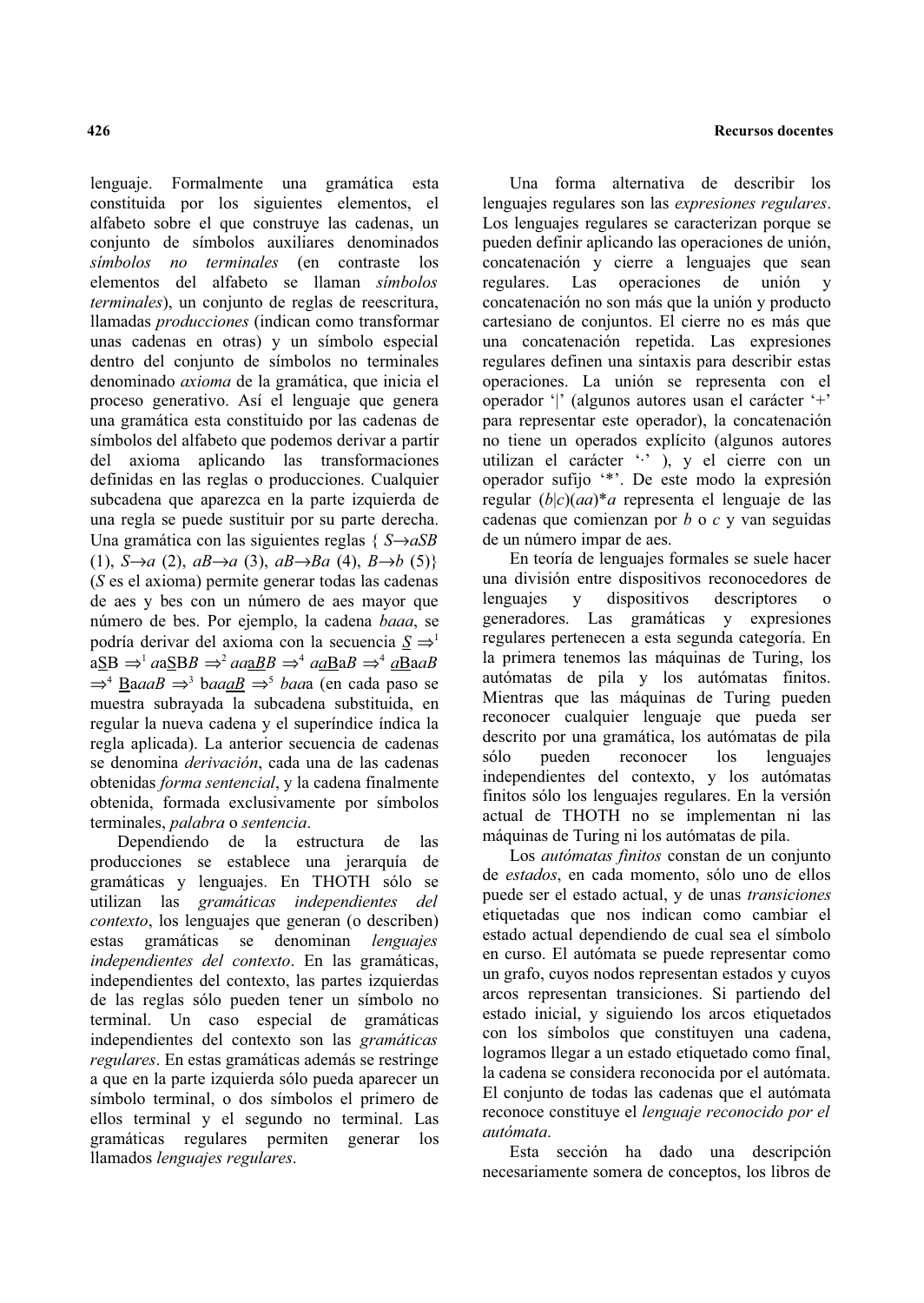### XIII Jornadas de Enseñanza Universitaria de la Informática

Kelley [1], Brookshear [2] y Alfonseca [3] son excelentes para obtener descripciones más amplias.

#### $\mathbf{3}$ . Otras herramientas

En esta sección presentamos otras herramientas que pueden ser usadas para facilitar el aprendizaje de la teoría de autómatas y lenguajes formales. El principal inconveniente de la mayoría de ellas es que no se encuentras disponible en castellano.

- $\bullet$  Grail+ (http://www.csd.uwo.ca/Research/ grail/index.html): se trata de una colección de programas escritos en C++ para manipular autómata finitos y expresiones y lenguajes regulares. Estos programas se pueden utilizar como filtros en la línea de comandos o como una libraría cuva funcionalidad se puede incluir en otros programas C++. Por tanto carece de una interfaz gráfica de usuario propiamente dicha. En la actualidad es un proyecto abandonado, la última actualización de su página web se remonta al 2002.
- Simple Java regular expression parser and recognized

(http://www.oursland.net/projects/regexp/): Se trata de un analizador de expresiones regulares en modo texto. Permite conocer si una cadena pertenece al lenguaje definido por una expresión regular. Además muestra por pantalla el autómata construido y el autómata mínimo resultante. No está orientado al aprendizaje de la materia. Al ser toda la información en modo texto no resulta demasiado atractivo de cara al usuario final.

 $\bullet$  The finite machine state explorer (http://www.belgarath.org/java/fsme.html): Se trata de una aplicación que permite la simulación de un autómata finito. Disponible una versión de la aplicación, con capacidad para cargar y guardar en ficheros, y un applet para poder utilizarle en el navegador. Ofrece una pobre interfaz de usuario y dibujar el diagrama de transiciones para un autómata se hace muy pesado, pero es capaz de reconocer palabras iluminando los estados actuales en cada momento. Permite mover los estados y redibujarlos. No muestra apenas información por pantalla de las operaciones que realiza, está desarrollado para mostrar una solución al problema no para mostrar como se consigue.

Es muy específico y no presenta grandes funcionalidades. Resulta muy lento y pesado el uso de su entorno gráfico, demasiados botones con funciones que pueden agruparse dentro del mismo botón.

- $\bullet$  Visual automaton simulator (http://www.cs.usfca.edu/~jbovet/vas.html): Es un simulador de autómatas finitos y máquinas de Turing en modo gráfico. Permite guardar y salvar en disco los elementos creados. Es la primera herramienta encontrada con una interfaz de usuario algo compleia. muestra la construcción de las máquinas paso a paso. Permite validar cadenas tanto en autómatas finitos como máquinas de Turing. No implementa algoritmos importantes a la hora de trabajar con los autómatas, solo permite validar cadenas y eliminar el determinismo. Además para el reconocimiento de palabras es necesario especificar el alfabeto del autómata en lugar de calcularlo automáticamente. La introducción de nuevos estados (algo muy habitual) resulta muy costosa, esto hace que la aplicación resulte incómoda al usuario final. Los archivos guardados en disco resultan muy extensos, ocupando espacio innecesario para almacenar autómatas muy sencillos. Presenta un lienzo poco apto para autómatas complejos, debido a su escaso tamaño.
- Java formal language and automata *processor* (*JFLAP*) (http://www.jflap.org/): Se trata de una herramienta muy completa y bien documentada [4]. La cualidad más destacable de esta aplicación es la gran cantidad de operaciones que se pueden llevar a cabo. Puede trabajar con distinta tipos de máquinas: autómatas finitos, autómatas de pila y máquinas de Turing. En su última versión permite utilizar máquinas de Turing como elementos constructivos de otras máquinas de Turing, lo que ayuda mucho en el diseño de máquinas de Turing complejas. También es capaz de trabajar con gramáticas  $\mathbf{v}$ expresiones regulares. Su interfaz gráfica es fácil e intuitiva y está bastante lograda, aunque puede ser mejorada considerablemente (sólo se pueden usar líneas rectas para las transiciones. necesitamos cambiar de herramienta de dibujo para completar el diseño del autómata, no es posible mover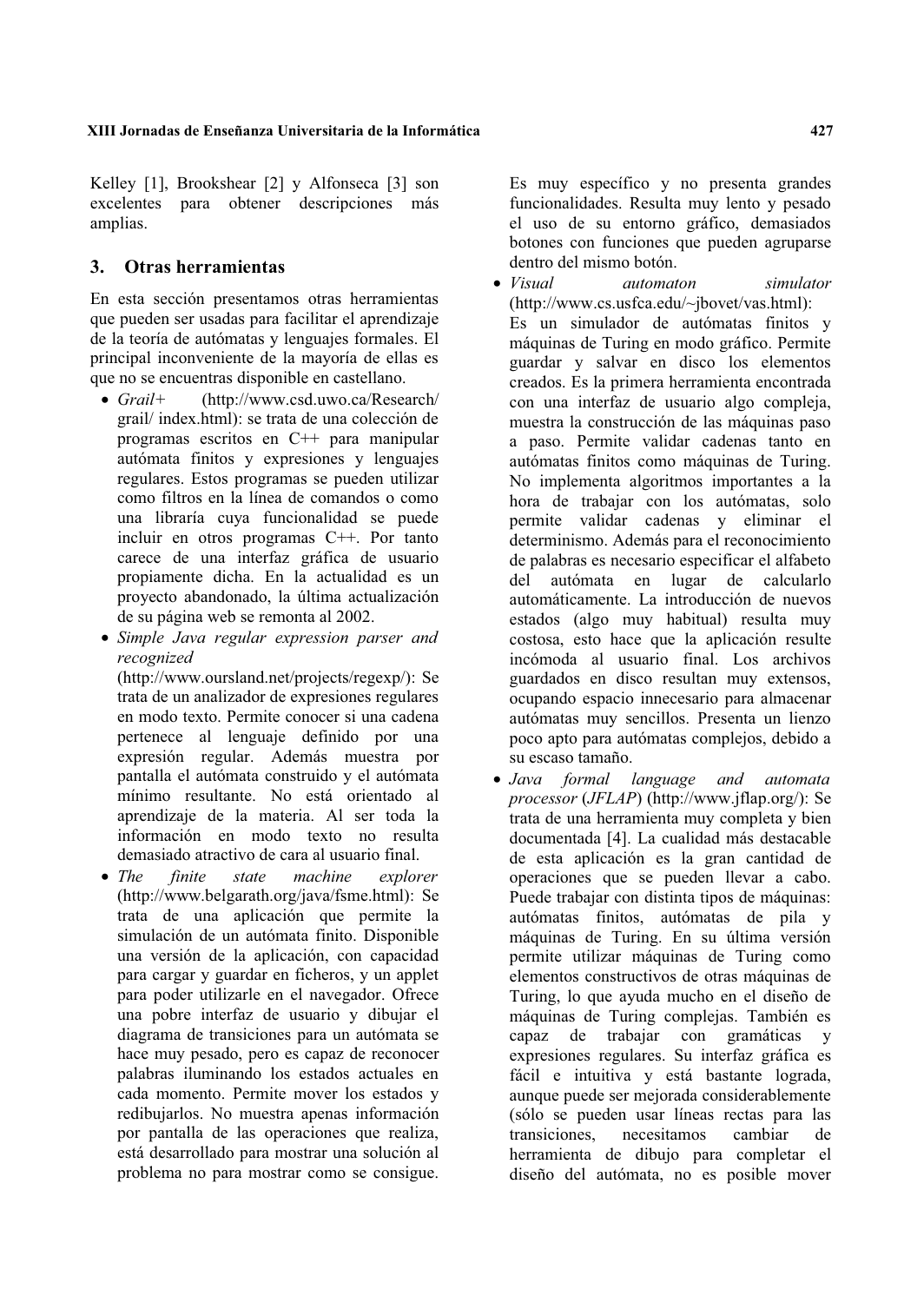grupos de estados). Al ser demasiado extenso no profundiza en todos los aspectos, sobre todo en gramáticas y expresiones regulares, y hay algoritmos que no implementa. No implementa el algoritmo de Cocke-Younger-Kasami (CYK) [5,6] ni el método de las derivadas [7].

- Simulations Automata in Theory (http://www.cs.iitm.ernet.in/tell/automata/ Automata/): Es un conjunto de applets para la simulación de distintos dispositivos. Dispone de un simulador de autómatas finitos, de autómata de pila, máquina de Turing y el algoritmo CYK.
- · Anagra

(http://webdiis.unizar.es/~ezpeleta/COMPI/

compiladoresI.htm): Mientras que las anteriores herramientas estaban orientadas en su mayor parte a la simulación de autómatas. esta aplicación está orientada a la simulación y análisis de gramáticas (independientes del contexto y regulares). Es una herramienta que permite el análisis sintáctico asociado a gramáticas. Es capaz de realizar tanto el análisis ascendente como el descendente. También permite transformar gramáticas de un tipo a otro según la jerarquía establecida por Chomsky. Anagra es una herramienta muy completa, implementa gran cantidad de transformaciones que podemos aplicar sobre nuestras gramáticas. Sin embargo, desde nuestro punto de vista, esta limitada por la escasez de información, ya que da por hecho que el usuario conoce toda la información y no muestra los pasos intermedios de las transformaciones realizadas. Podría resultar muy útil para comprobar si un ejercicio se ha resuelto correctamente, pero no para aprender su funcionamiento.

De todas estas herramientas las más completas son las dos últimas, y las que estamos tomando de inspiración en el desarrollo de Thoth. El punto fuerte de JFLAP es que cubre una amplia variedad de dispositivos de reconocimiento. Anagra la complementa con su amplia variedad de algoritmos de análisis para gramáticas independientes del contexto. Thoth aspira a integrar las funcionalidades de ambas, corrigiendo algunas de sus carencias y mejorando su interfaz gráfica.

En su versión actual la funcionalidad de nuestra aplicación es perfectamente competitiva con JFLAP en le referente a las operaciones relativas a autómatas, expresiones regulares y a gramáticas. La interfaz gráfica es mucho más conveniente y además incorpora funcionalidad adicional para la conversión entre expresiones regulares y autómatas finitos y el análisis de cadenas.

La internacionalización, Thoth permite elegir entre cuatro lenguajes: español, inglés, francés y alemán, es otro punto a favor de nuestra aplicación ya que la hace mucho más atractiva para usuarios de habla no inglesa, como por ejemplo en Latinoamérica o Europa.

#### $\overline{4}$ . Algoritmos implementados en Thoth

Uno de los aspectos de diseño de THOTH ha sido la facilidad de uso. THOTH presenta en su interfaz de usuario un montón de funcionalidades que no están presentes en otras herramientas similares. Es posible agrupar y mover partes del autómata para facilitar que usuario minimice los cruces. También permite distribuir los estados de un autómata de forma automática en el área de dibujo (en esta primera versión simplemente los distribuye en torno a un círculo). Muchas de las operaciones más habituales no necesitan cambiar de herramienta de dibujo. Los arcos no se limitan a ser líneas rectas como en otras aplicaciones, con lo que es más fácil evitar los cruces de arcos.

#### $4.1.$ Trabajando con gramáticas

Thoth permite introducir una gramática utilizando la misma sintaxis que la utilizada por bison [8]. Una vez introducida la gramática, determina el tipo de la misma y los alfabetos de terminales y no terminales (Figura 1, izquierda), entonces podemos llevar a cabo varias operaciones sobre la gramática (Figura 1, derecha).

Existen tres tipos de operaciones que podemos hacer con una gramática. Transformarla en otra que represente el mismo lenguaje, pero en la que sus producciones sigan un tipo particular de estructura. Utilizarla para determinar si una cadena particular pertenece al lenguaje que representa. Si la gramática es regular, obtener el autómata finito que reconoce el lenguaje que la gramática representa. En THOTH las posibles transformaciones tienen que ver con la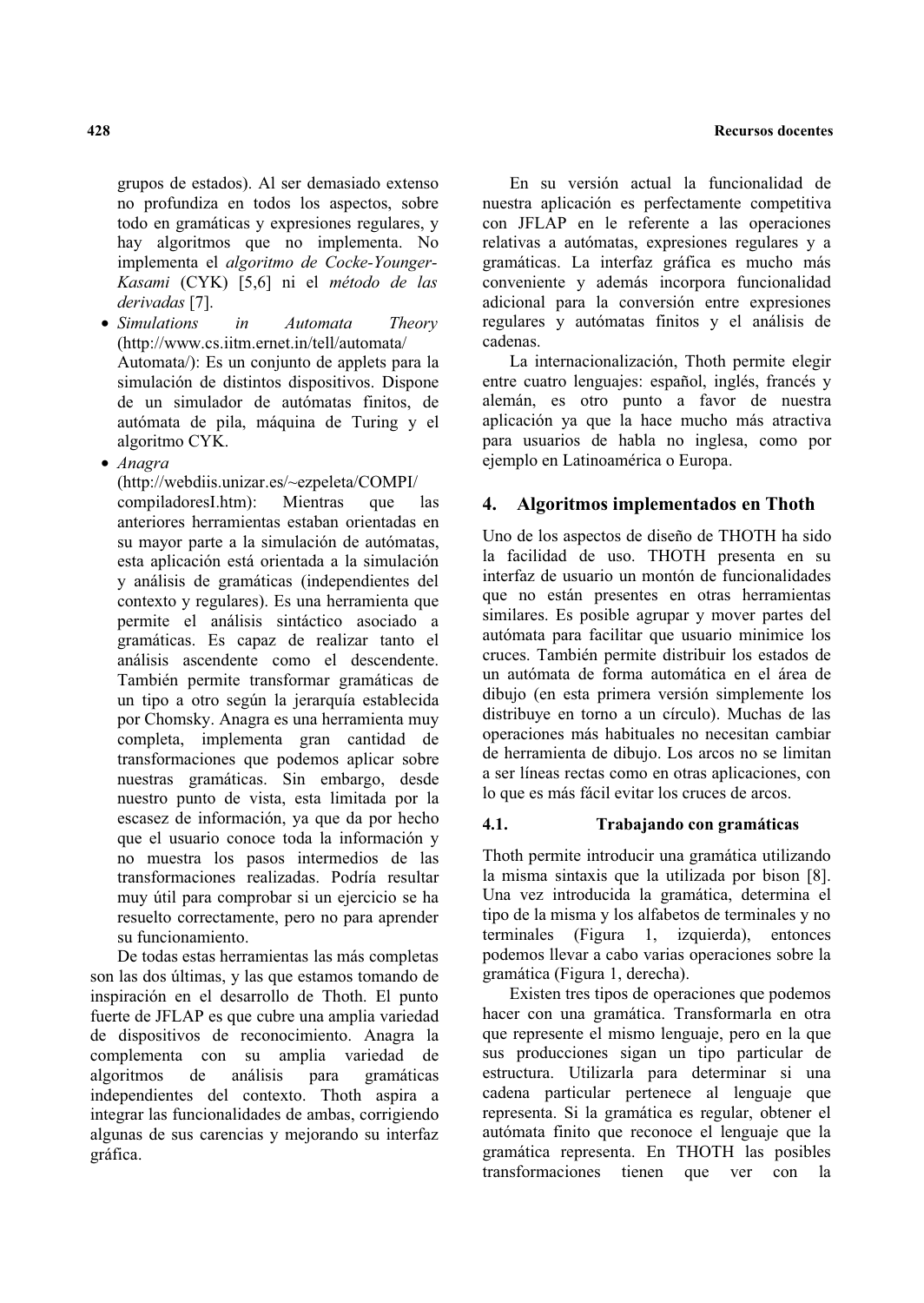### XIII Jornadas de Enseñanza Universitaria de la Informática

eliminación de: producciones unitarias (producciones que únicamente transforman un no terminal en otro no terminal), *producciones* epsilón (producciones que generan la palabra vacía, hacen que un no terminal desaparezca de la forma sentencial), símbolos no alcanzables (símbolos que no van a aparecer en ninguna forma sentencia que se pueda derivar desde el axioma de la gramática), símbolos no terminables (símbolos que nunca podrán transformarse en una cadena de terminales), recursión directa e indirecta por la izquierda (las gramáticas con este tipo de recursión no son adecuadas para el análisis descendente). En cuanto al análisis de cadenas, en THOTH es posible utilizar un algoritmo general, el algoritmo de Cocke-Younger-Kasami (Figure 2, izquierda) y un análisis de tipo descendente (la parte derecha de la Figura 2 muestra la tabla de análisis sintáctico predictivo utilizada en este tipo de análisis).



Izquierda: Entrada de gramática. Derecha: Algoritmos sobre gramáticas. Figura 1.

#### $4.2.$ Trabajando con expresiones regulares

Cuando tratamos con expresiones regulares podemos tener en mente tres tipos de operaciones: obtener el autómata finito que reconoce el lenguaje representado por la expresión regular, determinar si una palabra en particular pertenece a dicho lenguaje, o determinar si dos expresiones regulares representan el mismo lenguaje. Estas dos últimas operaciones no las podemos llevar a cabo directamente en Thoth, aunque si de forma indirecta obteniendo primero el autómata finito que reconoce el lenguaje representado por la expresión regular, y entonces comprobando si la una cadena pertenece al lenguaje o si el autómata obtenido es equivalente al obtenido de otra expresión regular.

Thoth implementa tres algoritmos distintos para obtener el autómata finito equivalente a una expresión regular: el método de las derivadas [7], el método que Aho, Sethi y Ullman explican su su conocido "libro del dragón" [9] (algoritmo 3.5, que presenta una conexión muy estrecha con el método descubierto simultáneamente por Glushkov [10] y por McNaughton y Yamada  $[11]$ ), y el método de Thompson's  $[12]$ . En la Figura 3 se puede ver el resultado de aplicar los primeros métodos a la expresión regular  $a^*b|c^*$ . Ninguno de estos dos métodos se ha encontrado implementado en las herramientas analizadas en la sección 3.

#### $4.3.$ Trabajando con autómatas

Cuando se usa Thoth para trabajar con un autómata finito podemos o bien obtener primero un autómata a partir de una expresión regular, utilizando cualquiera de los métodos comentados en la sección previa, o bien dibuiar directamente el diagrama de transiciones del autómata.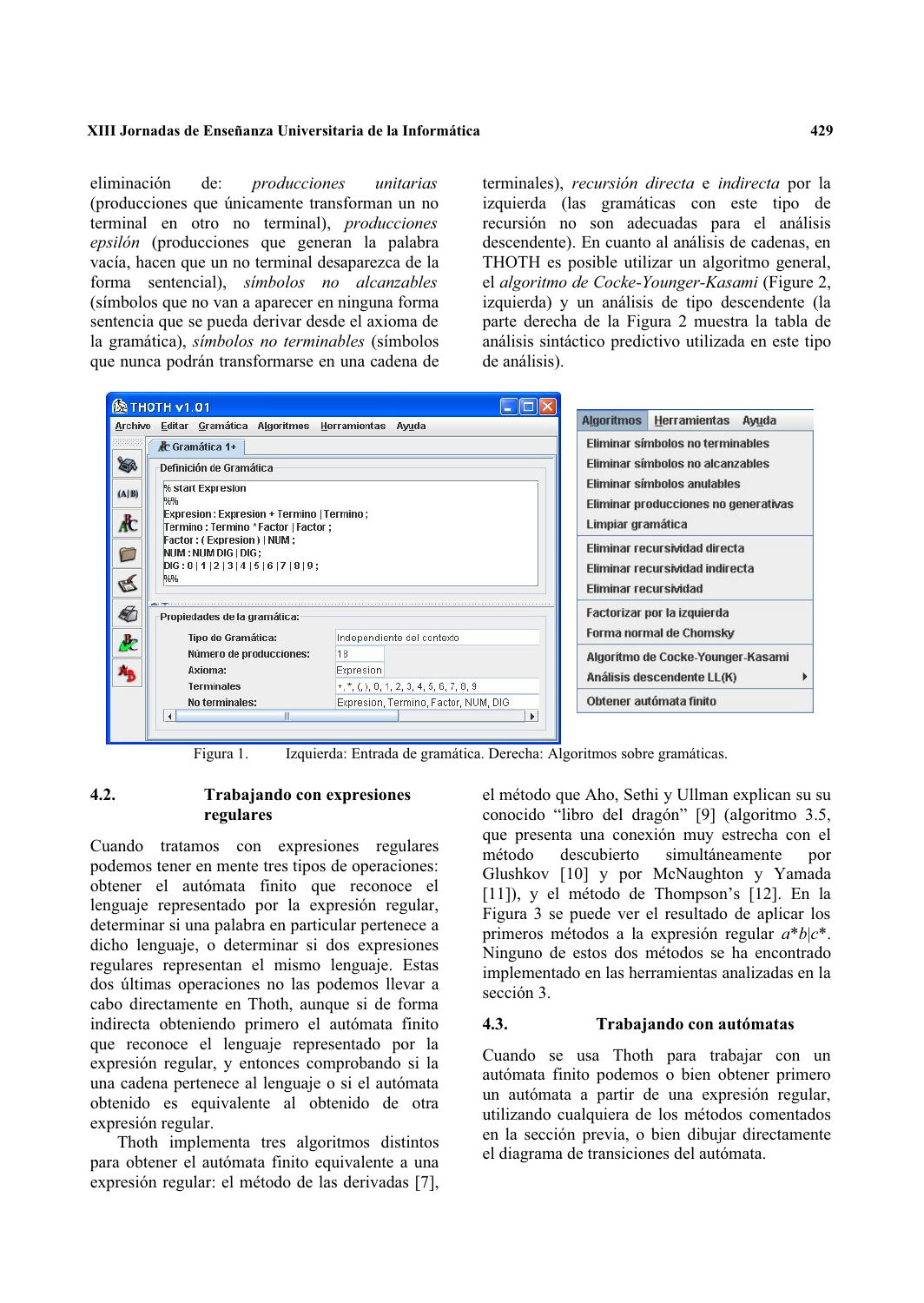### **Recursos docentes**

Dibujar un diagrama de transiciones con Thoth es un método muy directo. Se dispone de una herramienta para dibujar estados y otra para conectarlos mediante transiciones (en realidad el proceso se ve acelerado dado que no necesitamos cambiar la herramienta de dibujo en absoluto, es posible simplemente hacer doble click sobre el estado origen y arrastrar al estado de destino). Podemos mover estados individuales o agruparlos y moverlos todos juntos, de esta forma podemos minimizar el cruce de transiciones y presentar un diseño claro del autómata. Es posible incluso hacer que Thoth reubique los estados por nosotros. Todas estas características dan a Thoth una clara ventaja frente a otras herramientas para trabajar con autómatas finitos.

Una vez disponemos de un autómata podemos comprobar si reconoce una determinada palabra, podemos eliminar el no determinismo o minimizar el número de estados cuando esto es posible. Podemos también comprobar su equivalencia con otro autómata. Finalmente, podemos obtener la gramática o la expresión regular que representan el mismo lenguaje que el autómata reconoce. Thoth obtiene la expresión regular equivalente a un autómata usando el método de las ecuaciones características (también conocido como el método algebraico de Brzozowski [7]). Este es un método que no se ha encontrado implementado en otras herramientas. En la Figura 4 podemos ver el diagrama de transiciones de un autómata y el menú de algoritmos disponibles para trabajar con autómatas.

| Gramática    | Cocke-Younger-Kasami:                                                    |                                                   | TASP                                                                                                                     |                                                        |                                                     |          |                                                          |         |              |
|--------------|--------------------------------------------------------------------------|---------------------------------------------------|--------------------------------------------------------------------------------------------------------------------------|--------------------------------------------------------|-----------------------------------------------------|----------|----------------------------------------------------------|---------|--------------|
| % start A    | Palabra: ccdcc                                                           |                                                   | E                                                                                                                        | T                                                      | E'                                                  | F        | T'                                                       | D       |              |
| %%           |                                                                          |                                                   | \$                                                                                                                       |                                                        | $E':\hat{E}:$                                       |          | $T': \hat{E}:$                                           |         | ۸            |
| $A:BT_C;$    | N<br>$i = 2$<br>$i = 3$<br>$i = 1$<br>$i = 4$<br>$i = 5$                 |                                                   |                                                                                                                          | $E:TE$ ; $T:FT$ ;                                      | $E': \hat{E}:$                                      | F: (E)   | $T': \hat{E}$ ;                                          |         |              |
| $A : d$ ;    | $B, T_c$<br>A<br>(c) $i = 1$<br>ø<br>в<br>A                              |                                                   | $E$ : TE'; $T$ : FT';<br>8                                                                                               |                                                        |                                                     | $F: D$ ; |                                                          | $D:8$ ; |              |
| $B: C$ ;     | $\mathsf{A}$<br>ø<br>$B, T_c$<br>B<br>$i = 2$<br>(c)                     |                                                   | $E$ : TE'; $T$ : FT';<br>$\overline{9}$                                                                                  |                                                        |                                                     | $F: D$ ; |                                                          | $D:9$ ; |              |
| $B : T_c A;$ | ø<br>Ø<br>(d) $i = 3$<br>A                                               |                                                   | $^{+}$                                                                                                                   |                                                        | $E' : + TE'$                                        |          | $T': \hat{E}$ :                                          |         |              |
| $T_c : c$ ;  | A<br>$B, T_c$<br>$i = 4$<br>$\left( c\right)$<br>(c) $i = 5$<br>$B, T_c$ |                                                   | $^\star$                                                                                                                 |                                                        |                                                     |          | $T'$ : *F $T'$ :                                         |         | $\mathbf{v}$ |
| %%           | Detailes:                                                                |                                                   | Traza de reconocimiento:                                                                                                 |                                                        |                                                     |          |                                                          |         |              |
|              | N23:A<br>N33:Ø<br>N14:B<br>N24:Ø<br>N15:A<br>Palabra RECONOCIDA.         | $\blacktriangle$<br>Ħ<br>$\overline{\phantom{a}}$ | Pila<br>$E'$ $T'$<br>\$<br>E'<br>$T$ $F \star \star$<br>s<br>E'<br>T' F<br>E'<br>T' D<br>s.<br>\$<br>E'<br>$T'$ $\Delta$ | Palabra: 2+3*4\$<br>Tope<br>IF<br>D.<br>$\overline{4}$ | Entrada<br>$*4$$<br>$*4$$<br>4\$<br>4<br>4\$<br>4\$ | Carácter | Salida<br>POP<br>$T$ : $*$ FT<br>POP<br>$F: D$ ;<br>D:4: | ▲       |              |

Izquierda: Algoritmo de Cocke-Younger-Kasami. Derecha: Tabla de análisis sintáctico predictivo. Figura 2.

#### 5. Conclusiones y trabajo futuro

Hemos presentado una herramienta que pretende facilitar al alumno la interacción con algoritmos que siempre es más visual y menos pesada que las trazas con lápiz y papel, permitiendo la experimentación y observando la evolución paso a paso de los algoritmos.

La principal ventaja de Thoth frente a otras herramientas es su interfaz de usuario, que permite el fácil y rápido diseño de autómatas

dibuiando estados  $\mathbf{y}$ conectándolos  $con$ transiciones. La evolución que presenta de los algoritmos esta orientada al aprendizaje de los mismos y no se limita a ser una simple herramienta de corrección de ejercicios. Además proporciona de forma integrada algoritmos no presentes en otras herramientas.

Sin embargo Thoth es una herramienta joven y con numerosas mejoras aún pendientes. trabajando Actualmente estamos en  $1a$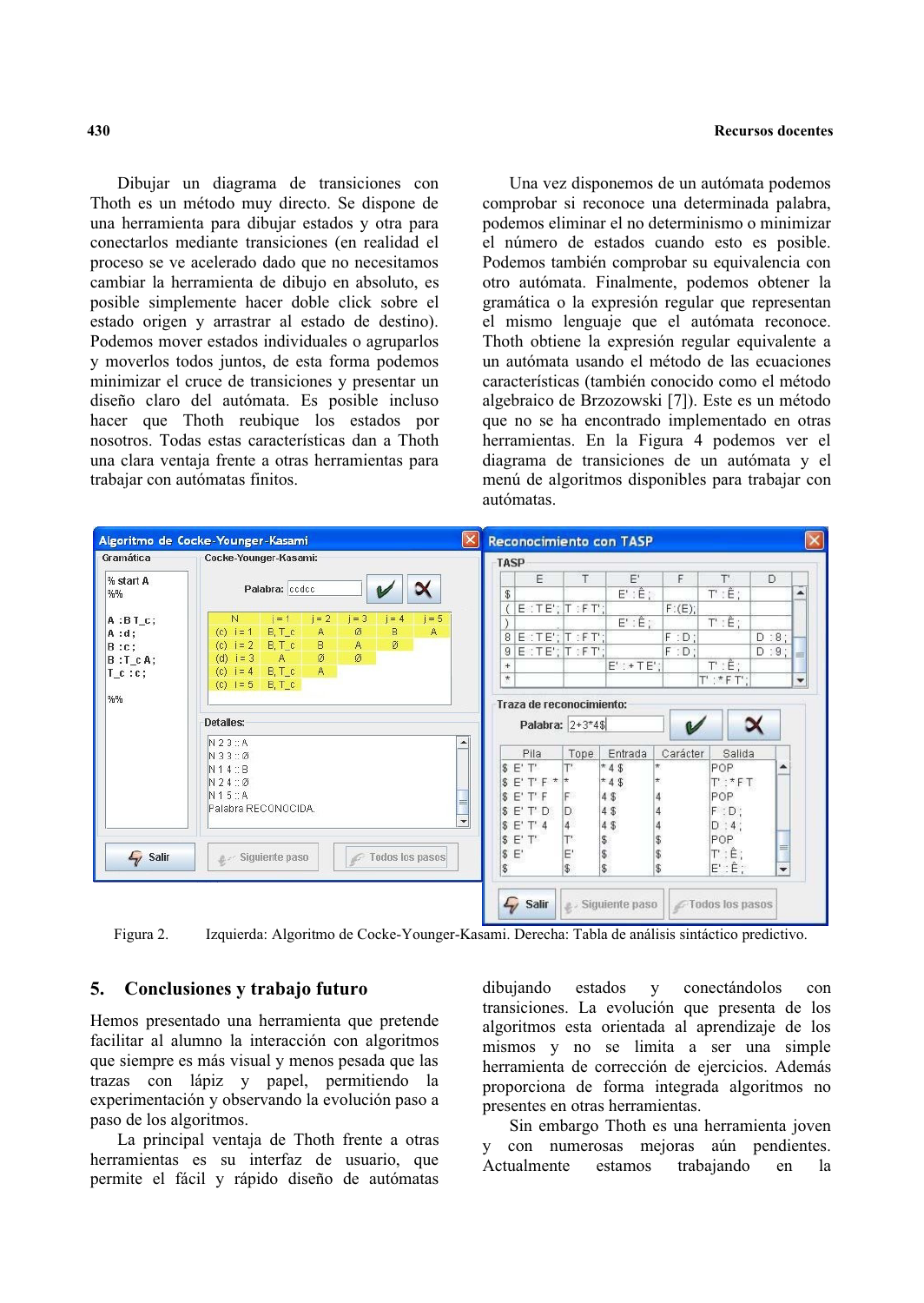### XIII Jornadas de Enseñanza Universitaria de la Informática

incorporación de los autómatas de pila y las máquinas de Turing. Además planeamos añadir los algoritmos de análisis ascendente.

También hemos identificado mejoras en su interfaz, en su versión actual no hay posibilidad de deshacer acciones, esperamos que en futuras versiones este sea otro de los puntos fuertes de su interfaz. Por último esperamos refinar la granularidad con la que se muestran los pasos de ejecución de los algoritmos para proporcionar al alumno la mayor información posible sobre los mismos

Lamentablemente todavía no se dispone de una evaluación formal por parte de los alumnos, la

asignatura de "Autómatas y Lenguajes Formales" en Burgos es una asignatura del primer cuatrimestre y la versión estable de la aplicación no estuvo disponible a tiempo como para poder haber sido utilizada intensivamente. Este es otro trabajo pendiente, junto con el de las mejoras previamente comentadas. La versión comentada en este artículo se encuentra disponible para su dirección: descarga en  $\mathbf{a}$ http://pisuerga.inf.ubu.es/cgosorio/THOTH/  $\overline{V}$ cualquier comentario sobre la misma será bienvenido.



Figura 3. Izquierda: Método de Aho-Sethi-Ullman. Derecha: Método de las derivadas.